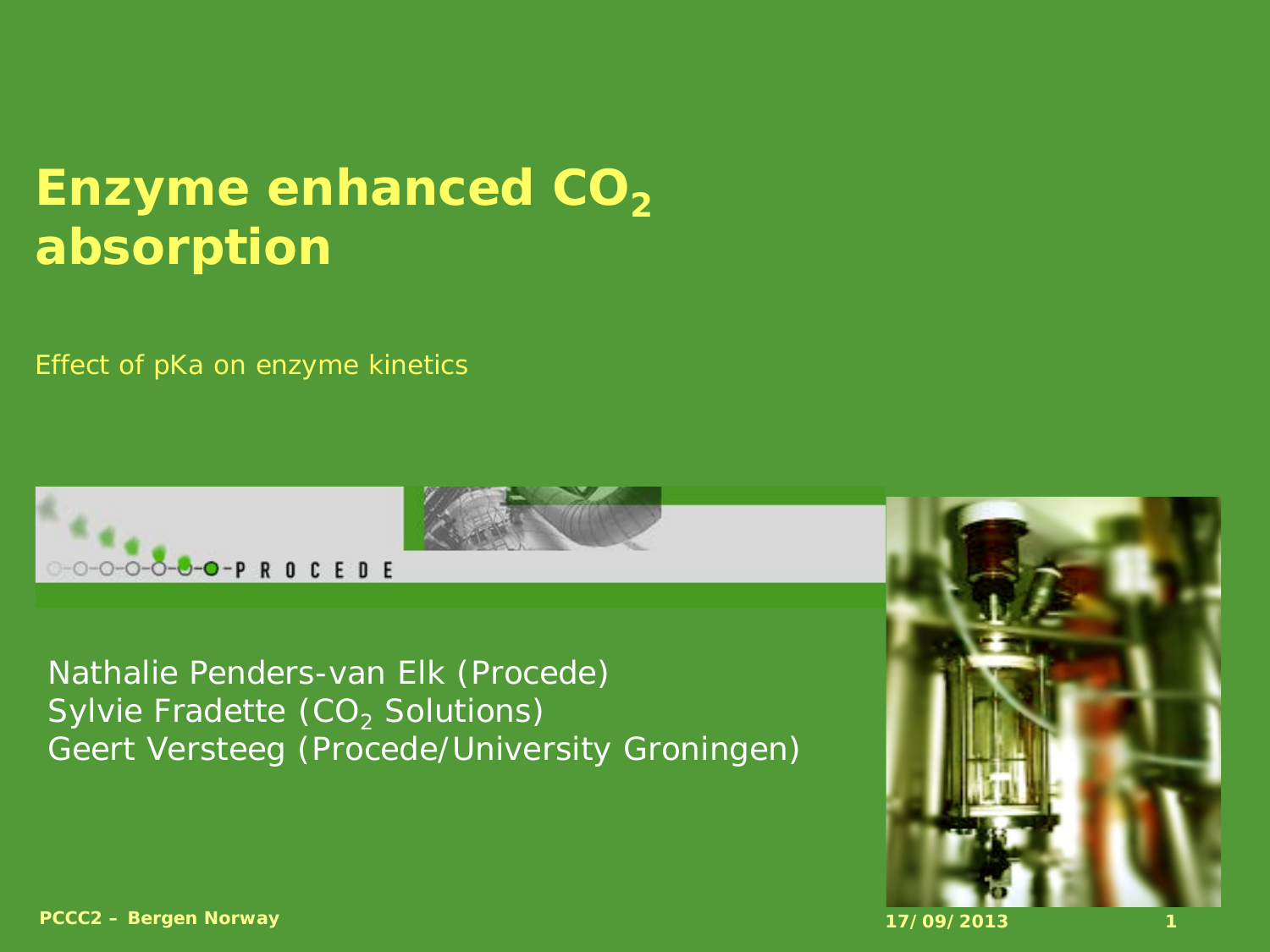# **Carbonic anhydrase (CA)**

- **Is a group of zinc-metallo enzymes**
- **Is found in almost all living organisms**
- **Has a pKa value of approx. 7.1**
- Catalysis CO<sub>2</sub> hydration at high pH
- Catalysis HCO<sub>3</sub> dehydration at low pH
- **Molecular weight ca 30 000 g/mol**



- **CA II is most fast of all CA variants**
- **CA II is found in our red blood cells**
- **CA II facilitates respiration**



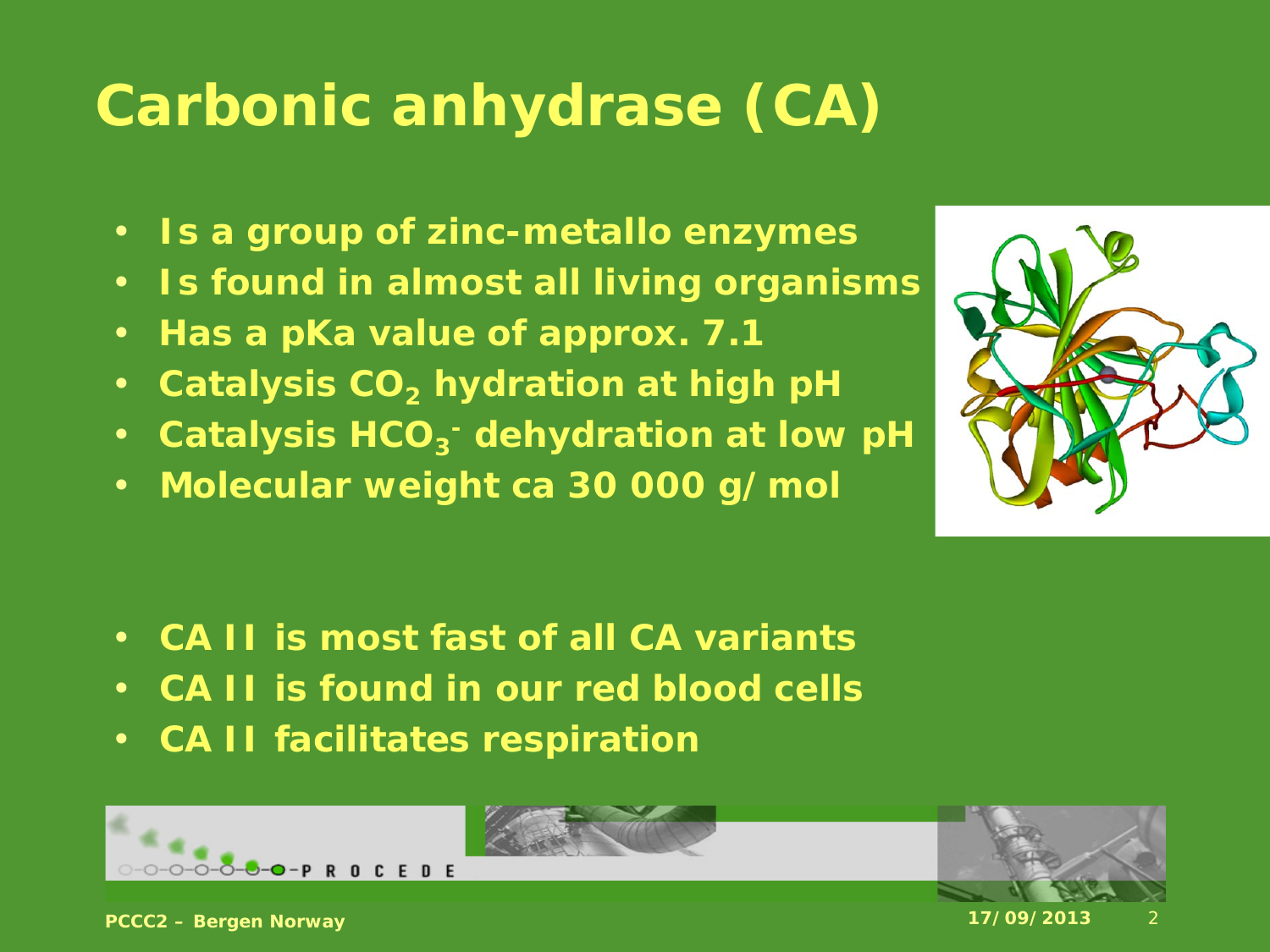#### **Kinetics**

- during CO<sub>2</sub> absorption into aqueous tertiary **amine solutions:**
- **R1:**  $CO_2 + R_3N + H_2O$   $\xrightarrow{\text{``Am}}$   $HCO_3^- + R_3NH^+$ •  $R_{CO2} = K_{Am} \cdot C_{Am} \cdot C_{CO2} = K_{Am} \cdot C_{CO2}$  $k_{Am}$
- **R2:**  $CO_2$  + OH<sup>-</sup>  $\xrightarrow{k_{OH}}$  HCO<sub>3</sub><sup>-</sup>

• 
$$
R_{CO2} = k_{OH} \cdot c_{OH} \cdot c_{CO2} = k_{OH} \cdot c_{CO2}
$$

• **R3:**  $CO_2$  + 2 H<sub>2</sub>O  $\xrightarrow{P2O}$  HCO<sub>3</sub><sup>-</sup> + H<sub>3</sub>O +  $k_{H2O}$ 

$$
\bullet \ \mathsf{R}_{\mathsf{CO2}} = \mathsf{k}_{\mathsf{H2O}} \cdot \mathsf{c}_{\mathsf{CO2}}
$$

$$
k_{\text{OV}} = k_{\text{Am}}' + k_{\text{OH}}' + k_{\text{H2O}}
$$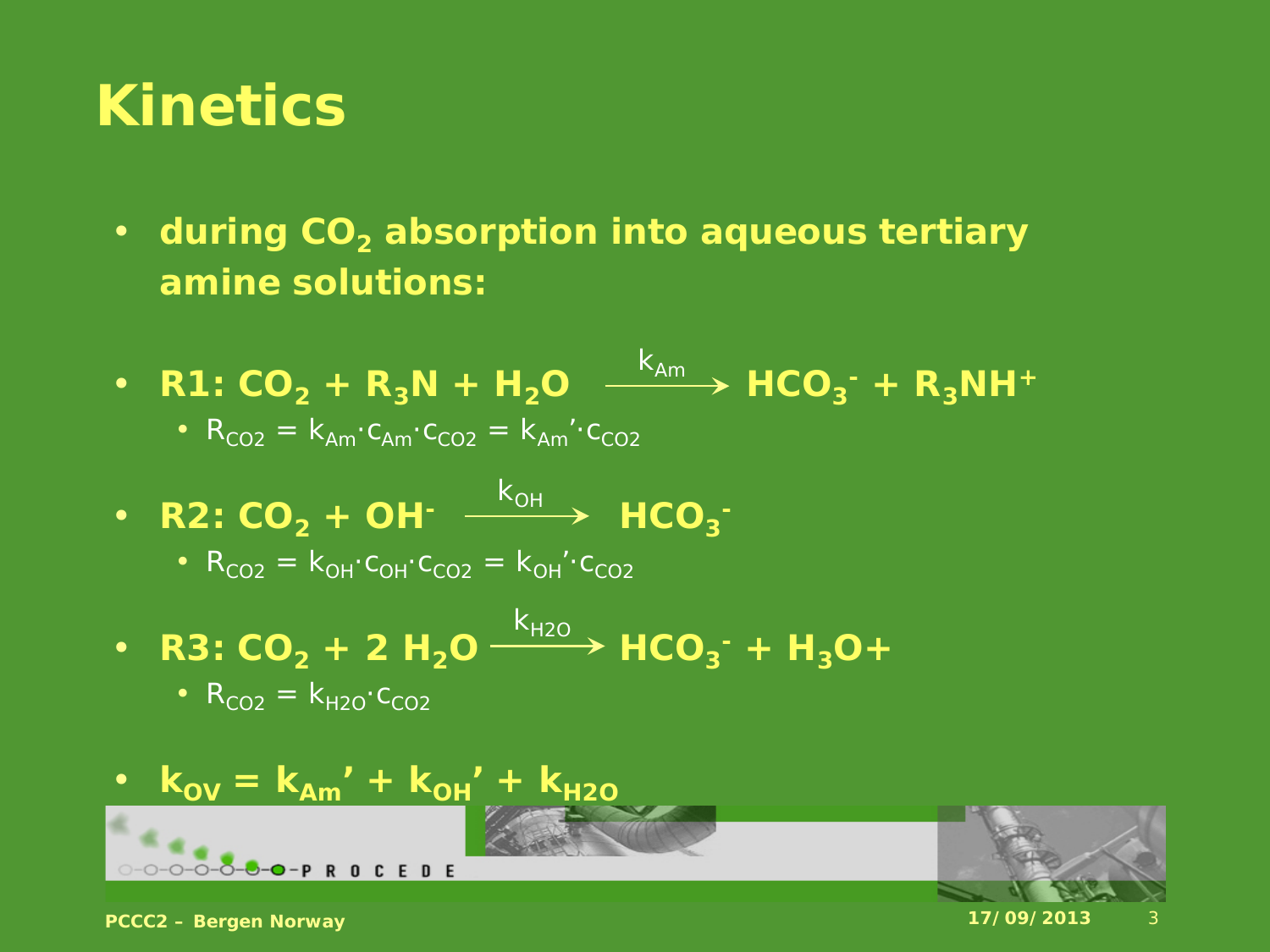## **Mechanism of CO<sub>2</sub> hydration with CA**



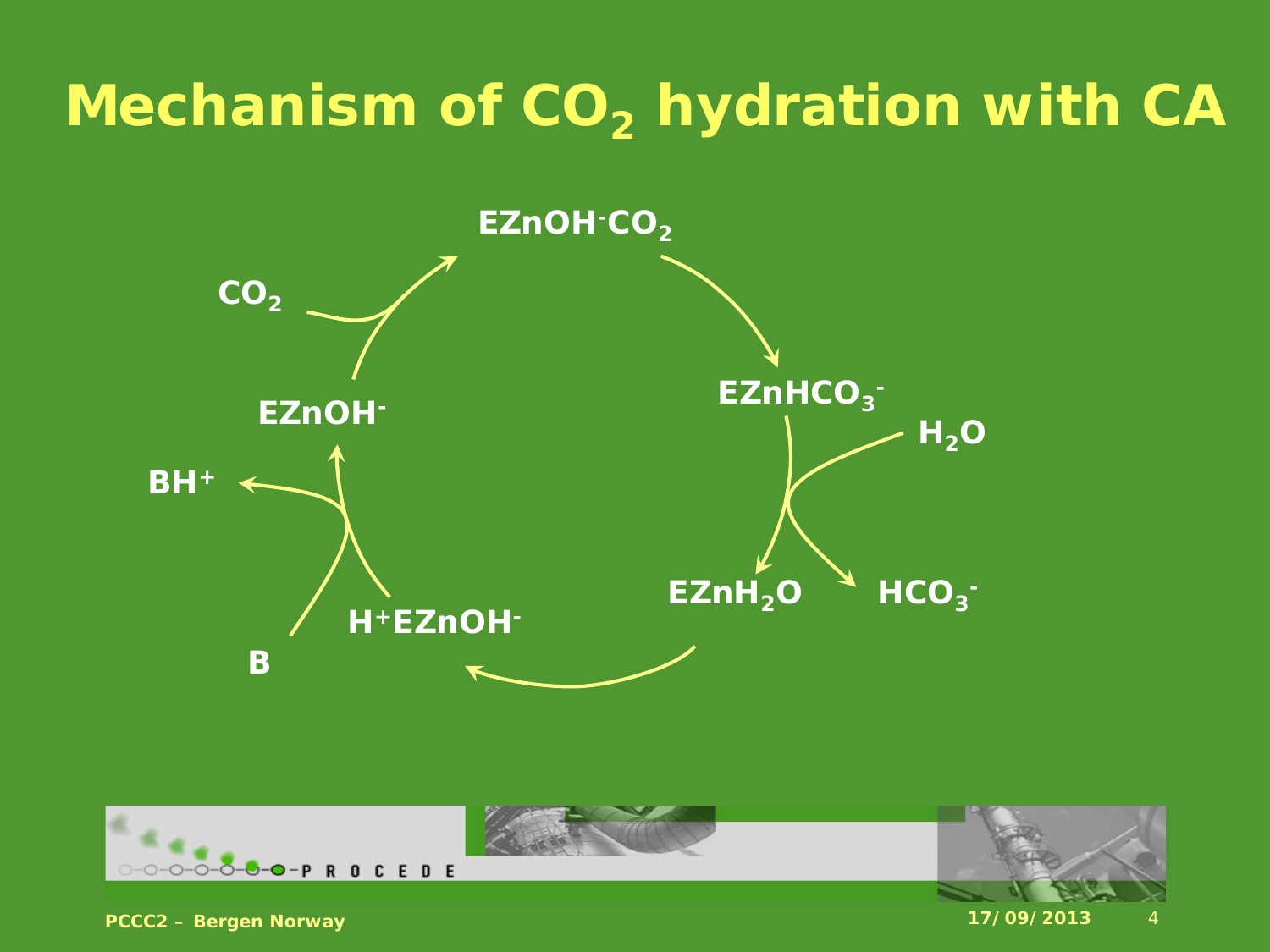# $\overline{k_{Am}}$  and pKa

- **Versteeg et al (1996):**
	- Primary & secondary amines:

$$
In(k_{Am}) = 1.0 \cdot pKa + 16.26 - \frac{7188}{T}
$$

• Tertiary amines:

$$
In(k_{Am}) = 1.3 \cdot pKa + 11.48 - \frac{8270}{T}
$$



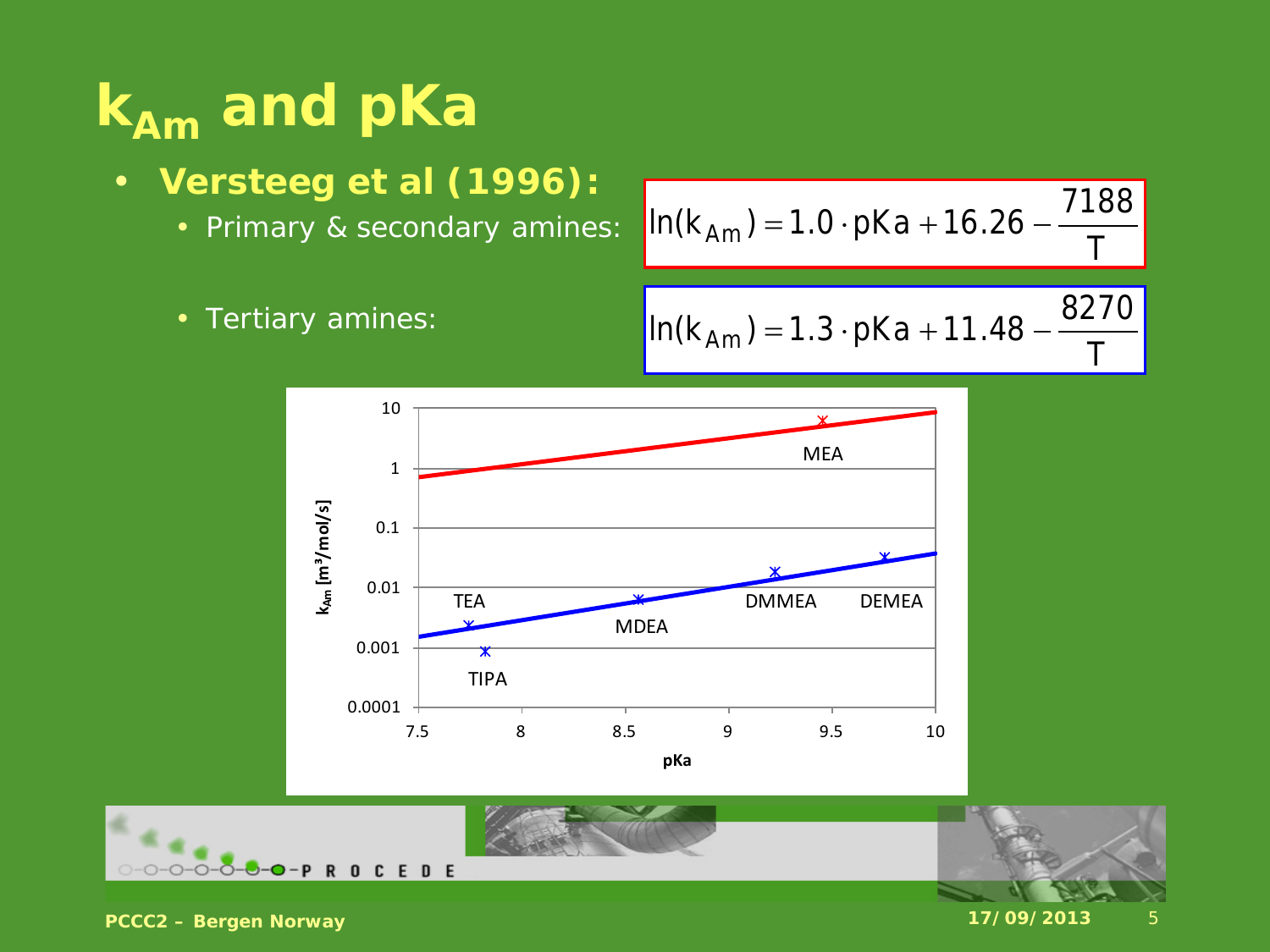#### **Mass transfer**

• **Absorption rate**

$$
J = k_L \cdot E \cdot (mC_G - C_L)
$$

- **Enhancement factor**
	- Total reaction rate

$$
R_{CO2} = k_{OV} \cdot C_{CO2}
$$

• At certain (pseudo-first-order) conditions

$$
E = Ha = \frac{\sqrt{k_{\text{OV}}D_{\text{CO2}}}}{k_{\text{L}}} \qquad \Rightarrow \qquad J = \sqrt{k_{\text{OV}}D_{\text{CO2}} \cdot \frac{m_{\text{CO2}}}{RT}}
$$

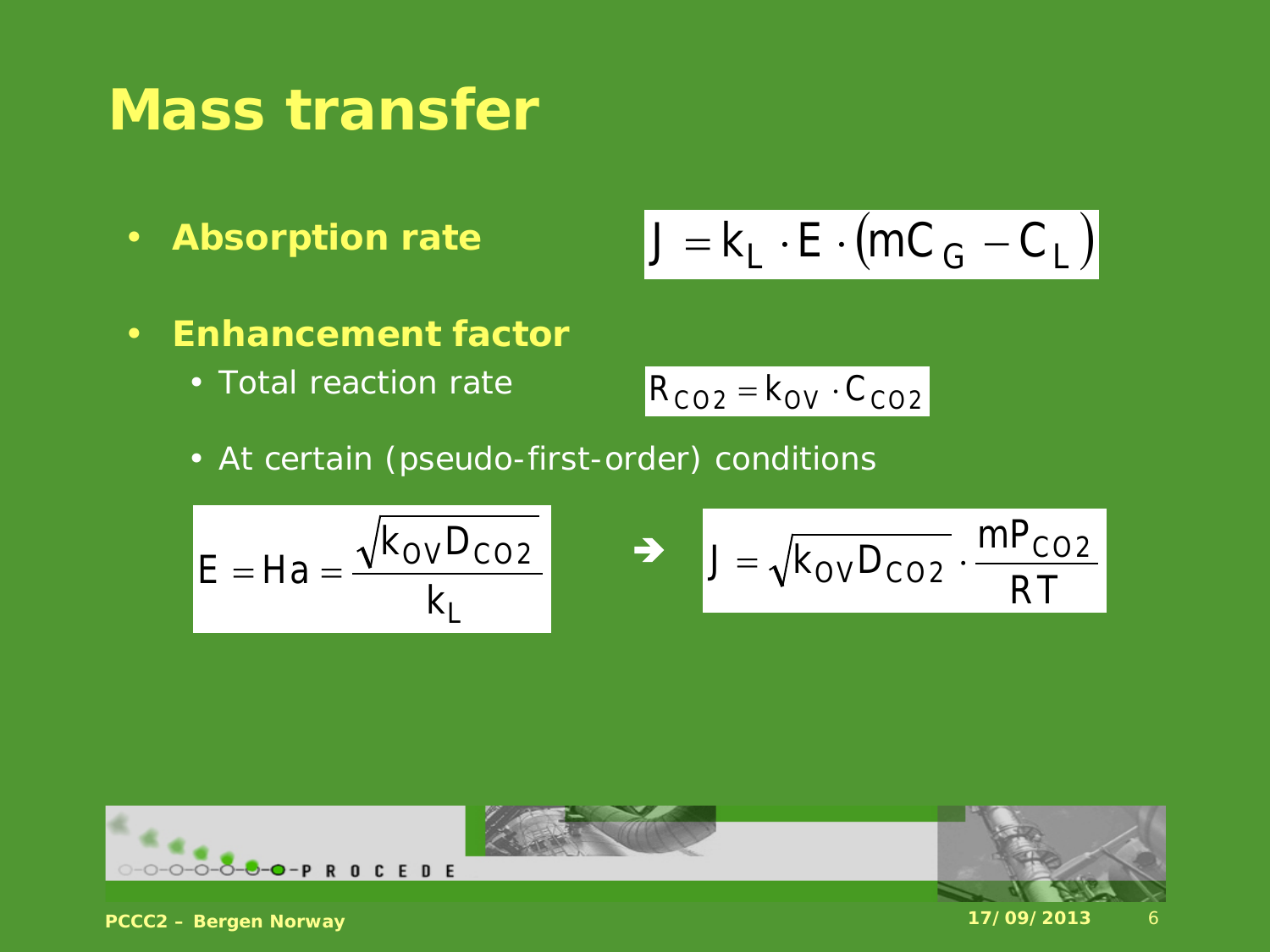

#### • **Stirred Cell Contactor**



#### **Features :**

- Pressure readout
- Temperature readout
- Temperature control
- Liquid phase stirring
- Flat gas-liquid interface
- Vacuum connection
- $CO_2 / N_2$ O connection

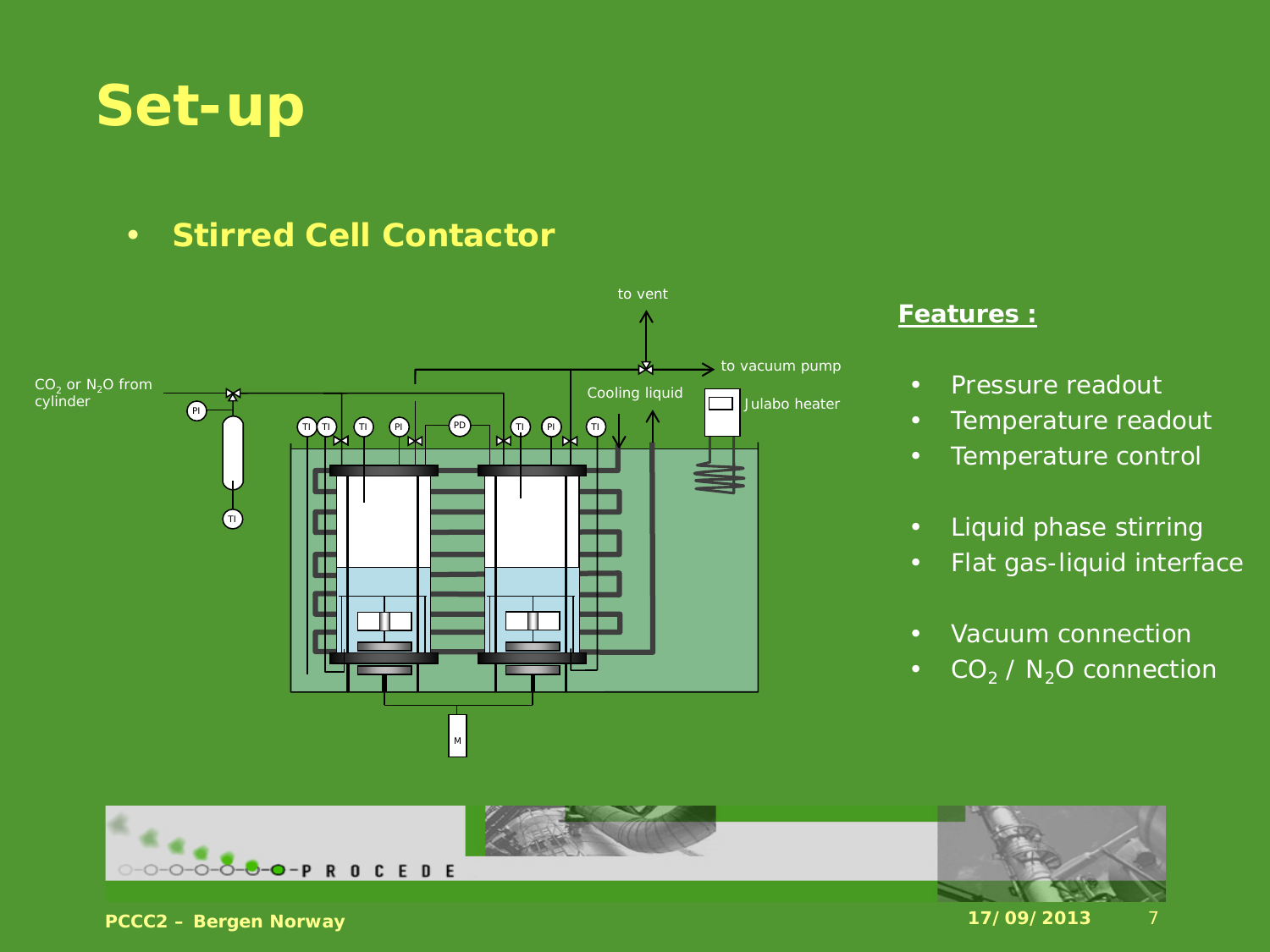

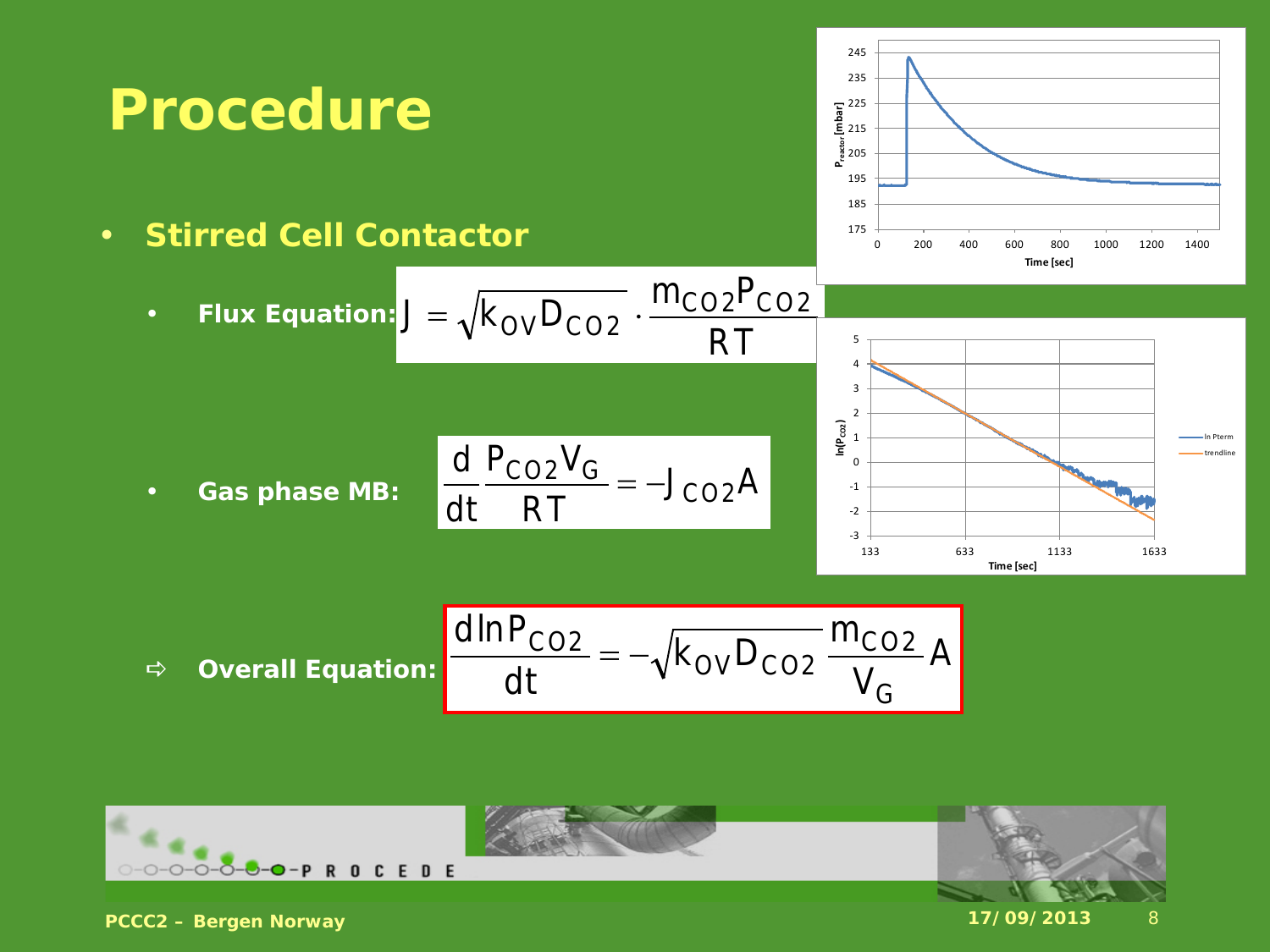

- Overall reaction rate increases with increasing enzyme concentration
	- At low enzyme concentration reaction rate linear dependent on enzyme concentration
	- At higher enzyme concentration rate increase levels off



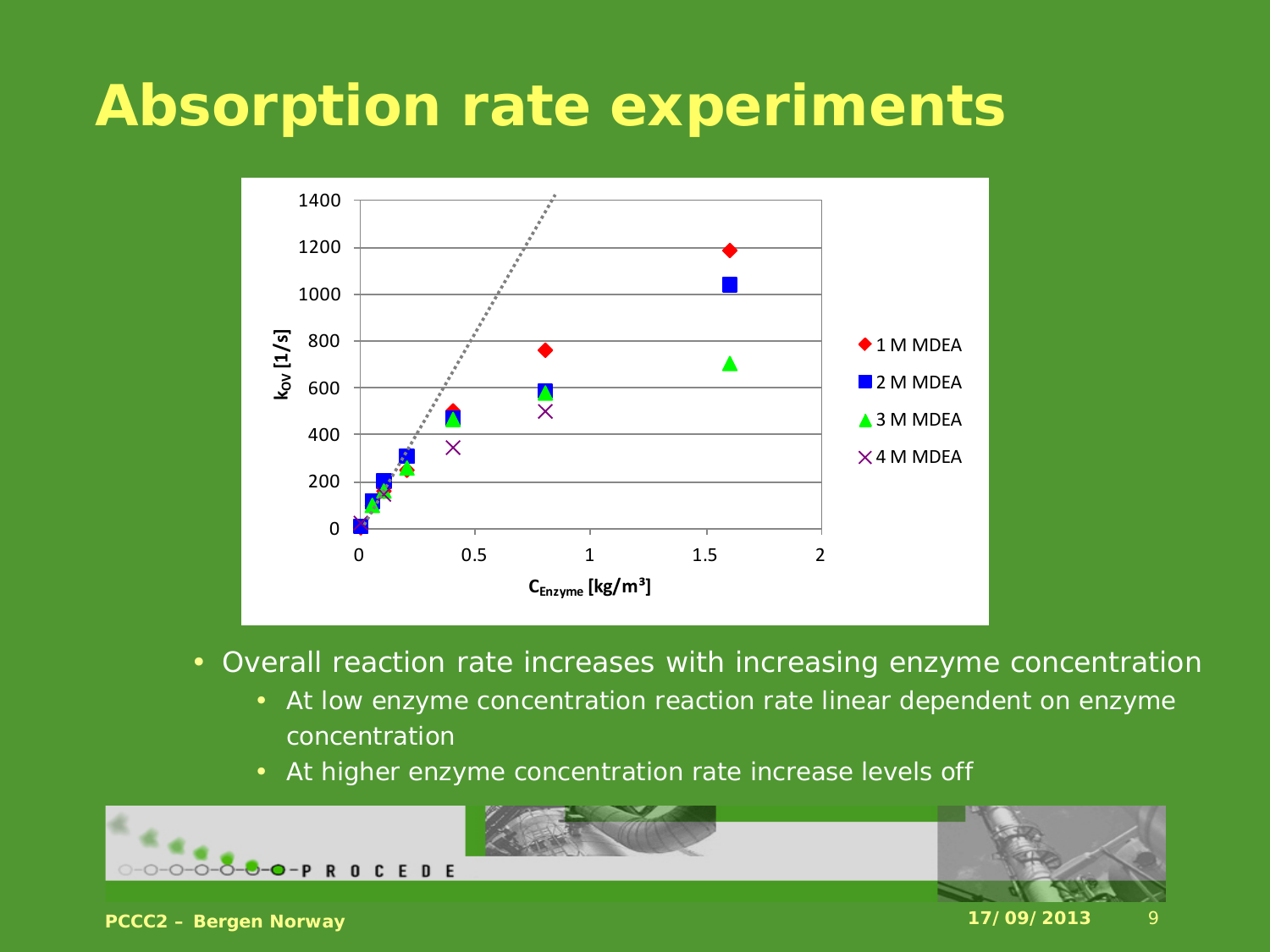

- Catalyzed reaction is independent of MDEA concentration
- Catalyzed reaction is first order in water
- $\Rightarrow$  Reaction 3 is enhanced by enzyme

![](_page_9_Picture_5.jpeg)

![](_page_9_Picture_6.jpeg)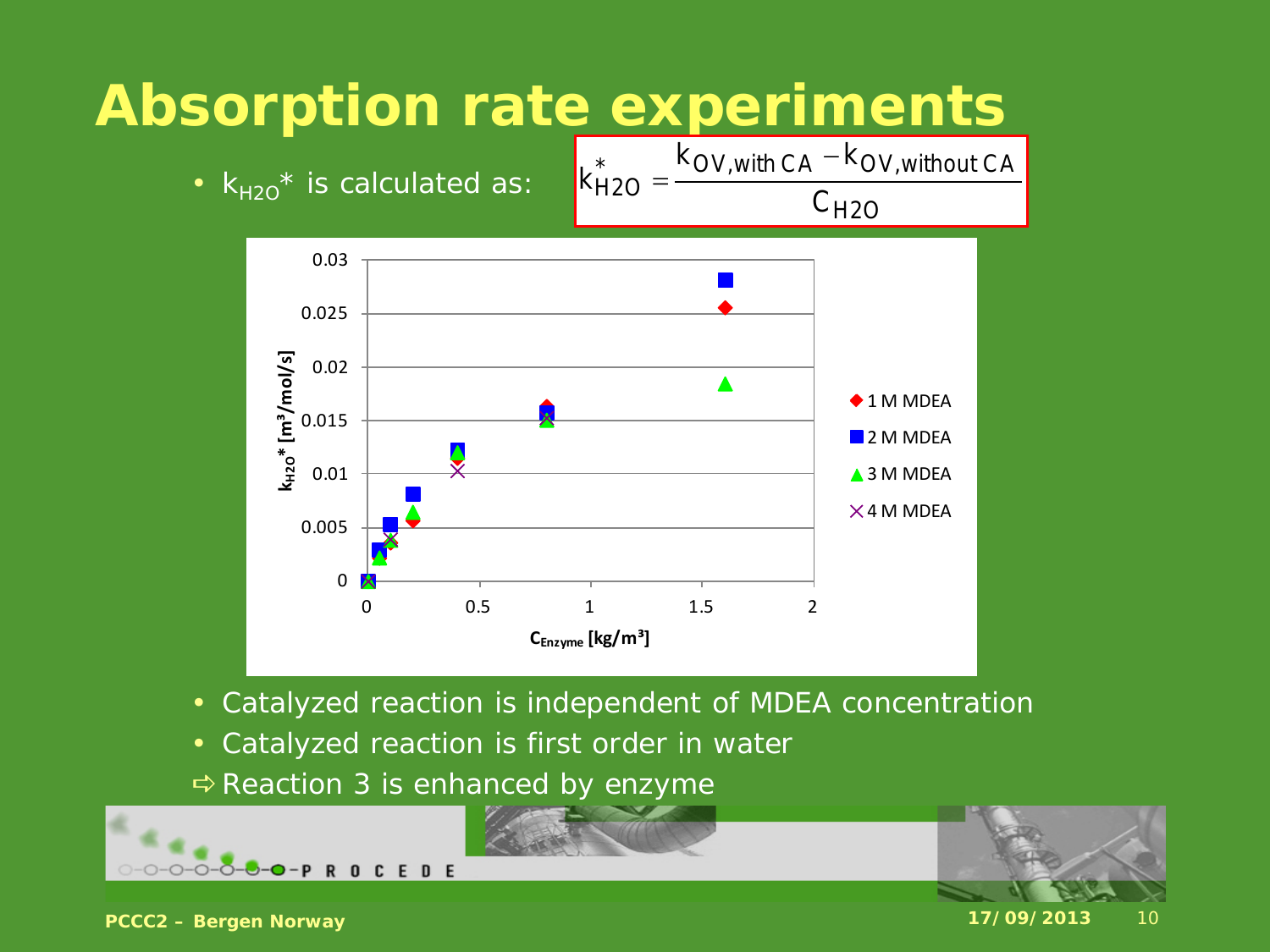- Enzymatic rate constant,  $k_{H2O}$ <sup>\*</sup>:
- $H_2O = \overline{1 + k_A^* C_{\text{Enzyme}}}$ k $_{3}^{\ast} \mathsf{C}_{\mathsf{Enzyme}}$  $k_{H_2O}^* = \frac{R_3}{1 + R_2}$

• **Or linearised:** 
$$
\frac{1}{k_{H_2O}^*} = \frac{1}{k_3^*} \cdot \frac{1}{C_{Enzyme}} + \frac{k_4^*}{k_3^*}
$$

![](_page_10_Figure_4.jpeg)

![](_page_10_Picture_5.jpeg)

![](_page_10_Picture_6.jpeg)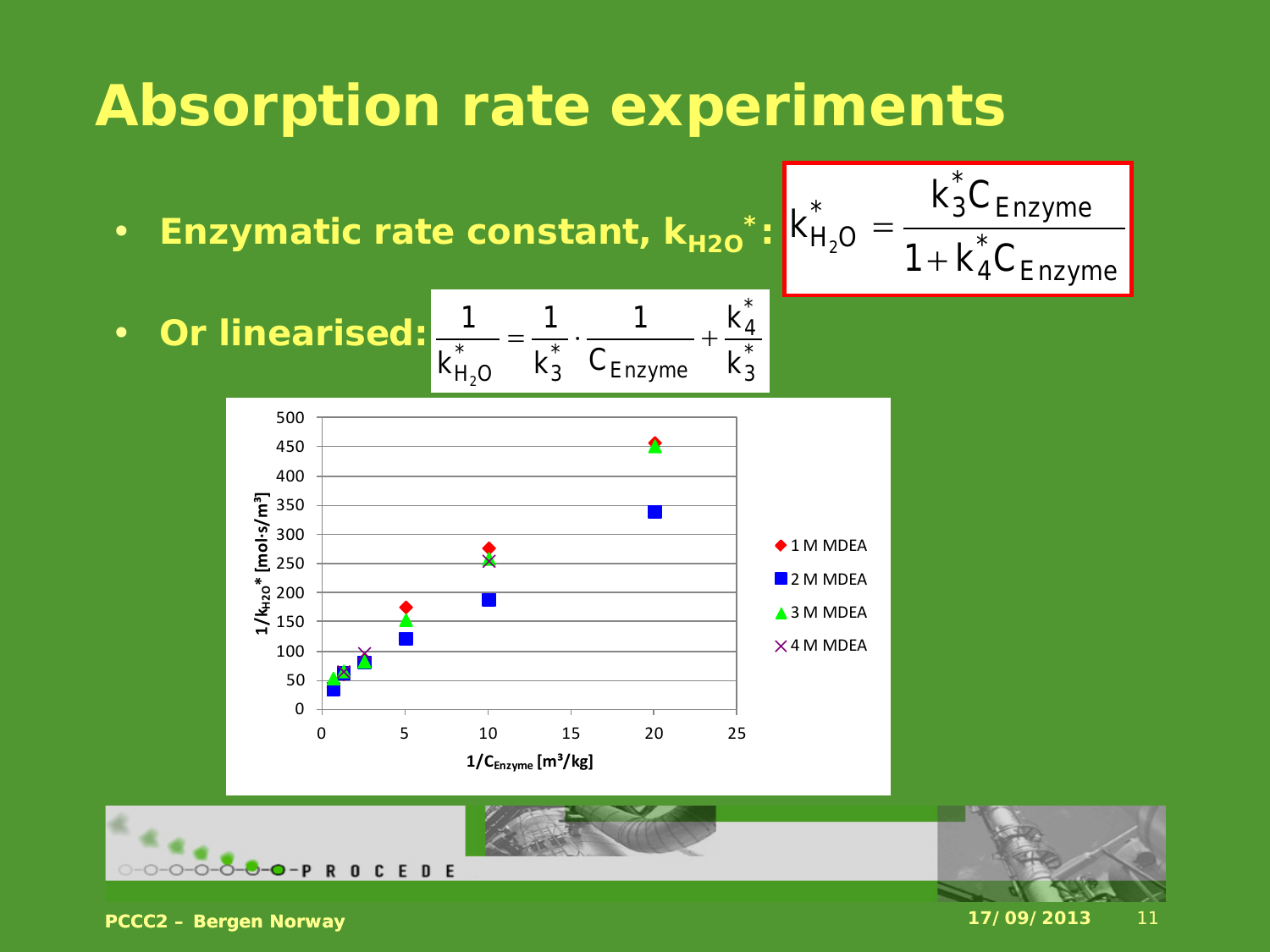![](_page_11_Figure_1.jpeg)

0-0-0-0-0-0-0-PROCEDE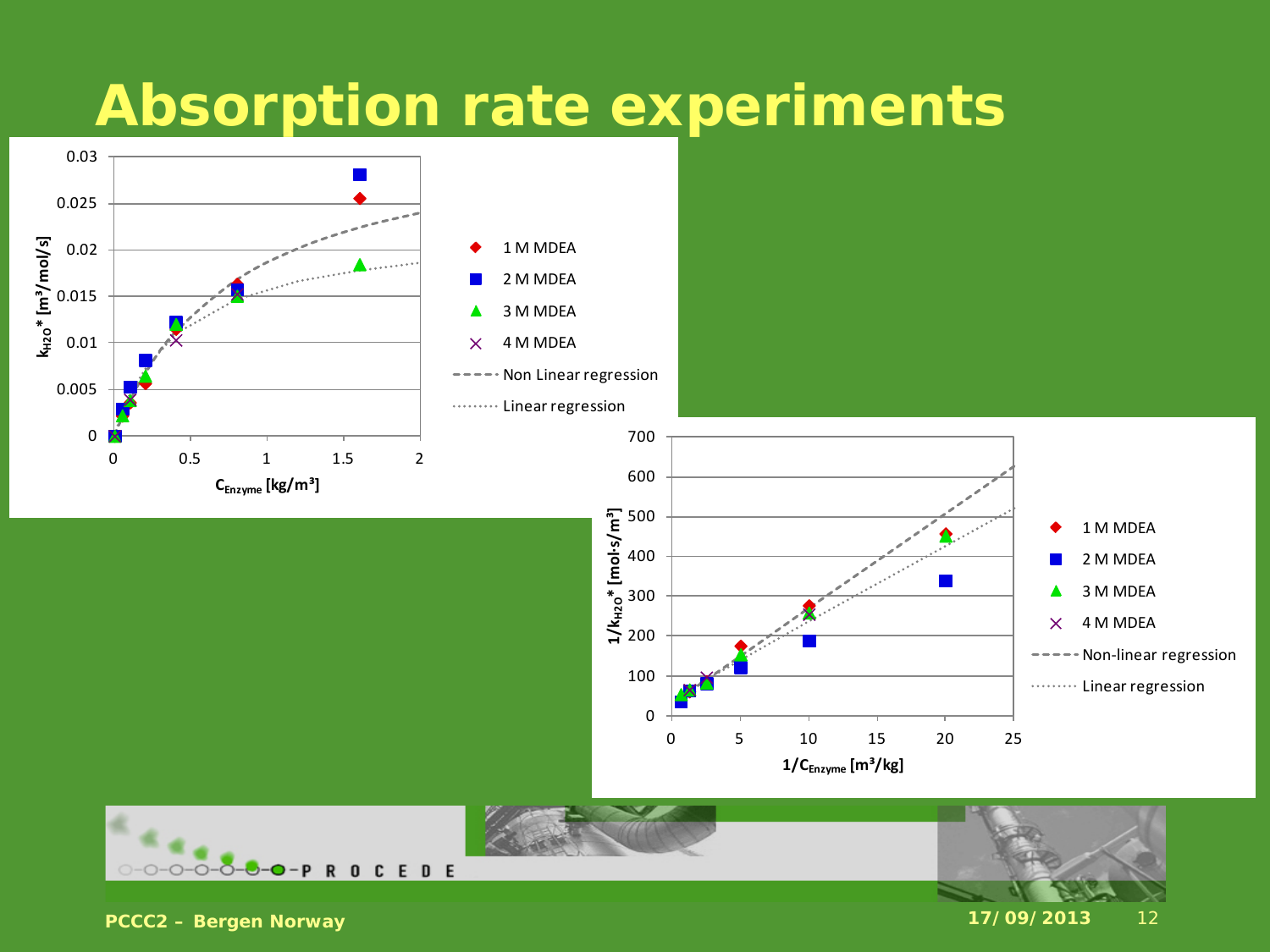| <b>Amine</b> | <b>Structure</b> | <b>MW</b><br>[g/mol] | $\rm C_{H2O}$ @ 1 M Am $^{\prime}$<br>[kmol/m <sup>3</sup> ] | pKa  |
|--------------|------------------|----------------------|--------------------------------------------------------------|------|
| <b>TEA</b>   | <b>OH</b>        | 149.19               | 48.3                                                         | 7.74 |
| <b>TIPA</b>  | <b>OH</b><br>ÓН  | 191.27               | 45.5                                                         | 7.82 |
| <b>MDEA</b>  |                  | 119.16               | 49.3                                                         | 8.56 |
| <b>DMMEA</b> | OН               | 89.14                | 50.1                                                         | 9.22 |
| <b>MEA</b>   | $H_2N$<br>ρн     | 61.08                | 52.1                                                         | 9.45 |

![](_page_12_Picture_2.jpeg)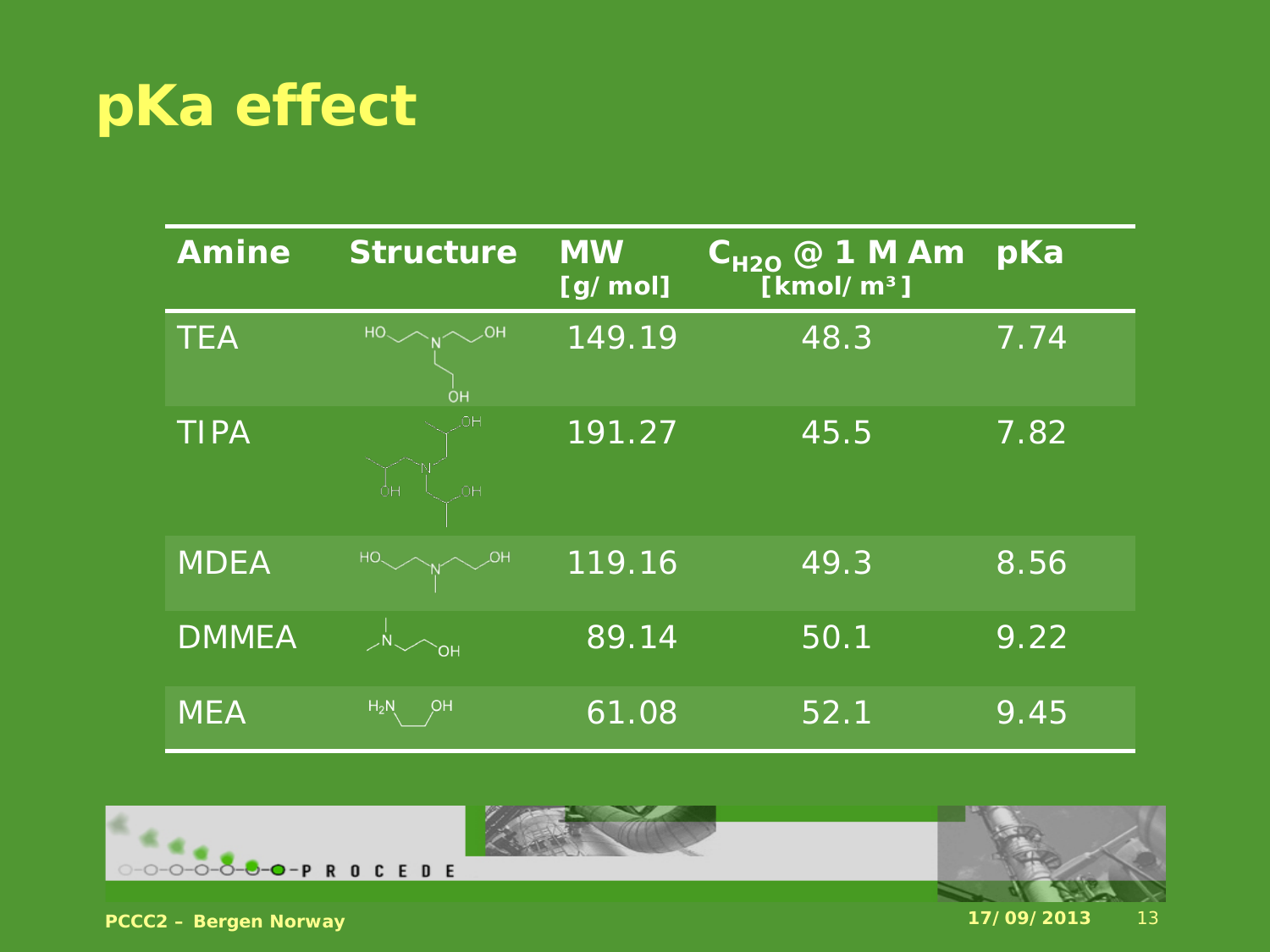![](_page_13_Figure_1.jpeg)

pKa value of amine has large influence on  $k_{H2O}^*$ 

![](_page_13_Picture_3.jpeg)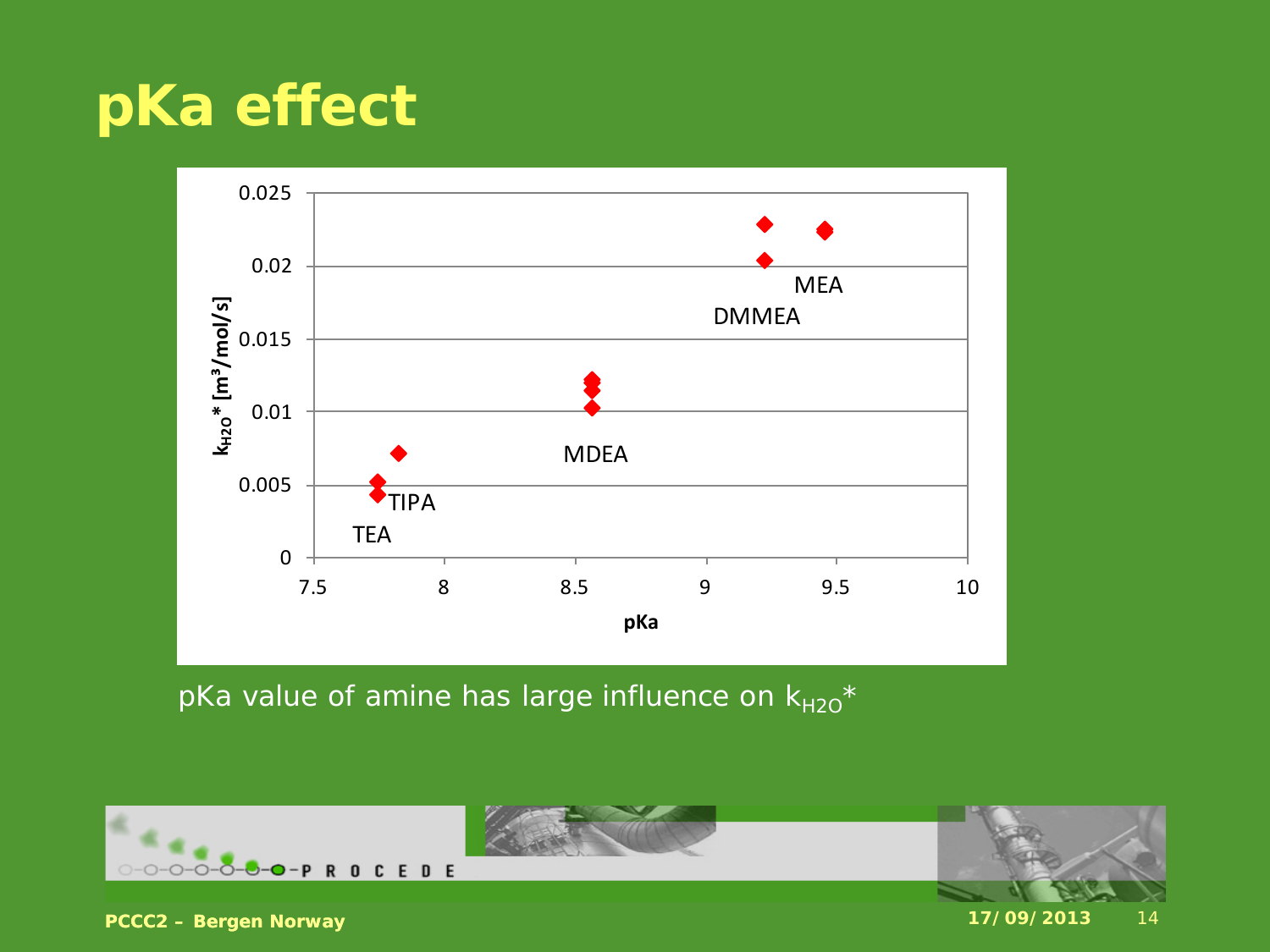![](_page_14_Figure_1.jpeg)

![](_page_14_Picture_2.jpeg)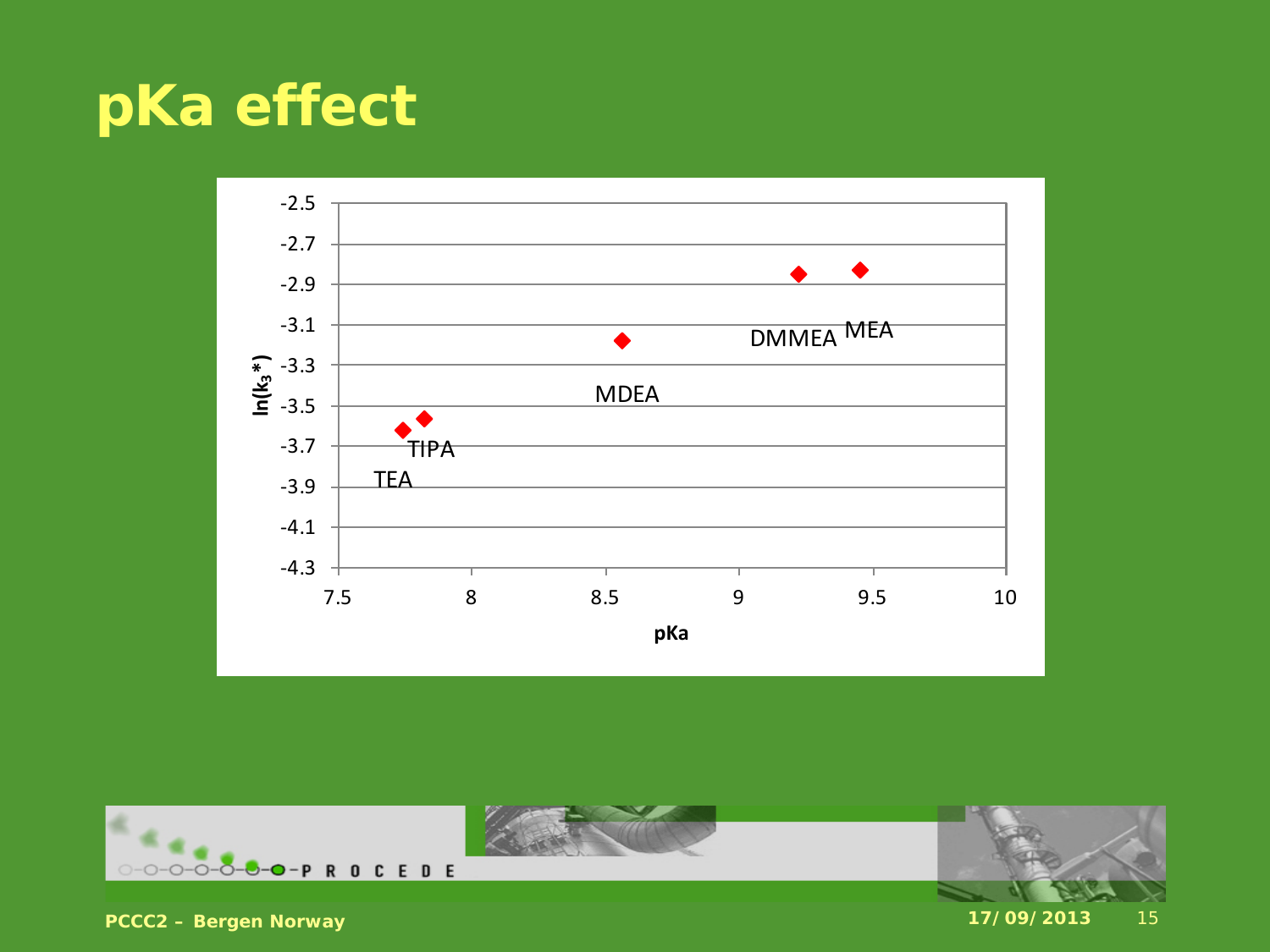![](_page_15_Figure_1.jpeg)

$$
k_3^* = 6.7 \cdot 10^{-4} \exp(0.48 \cdot pKa) \quad [m^6 kg^{-1} mol^{-1} s^{-1}]
$$

![](_page_15_Picture_3.jpeg)

![](_page_15_Picture_4.jpeg)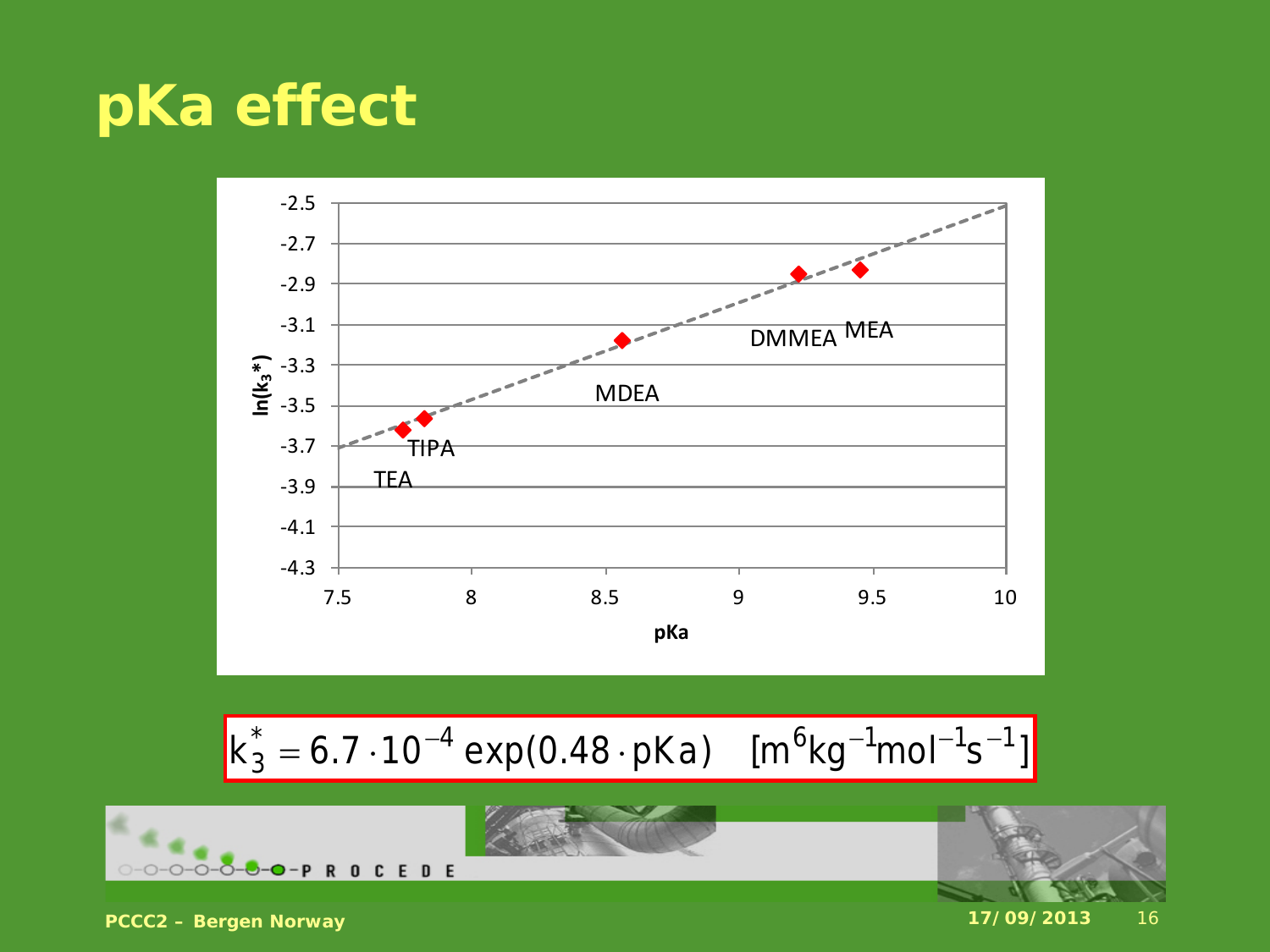![](_page_16_Figure_1.jpeg)

![](_page_16_Picture_2.jpeg)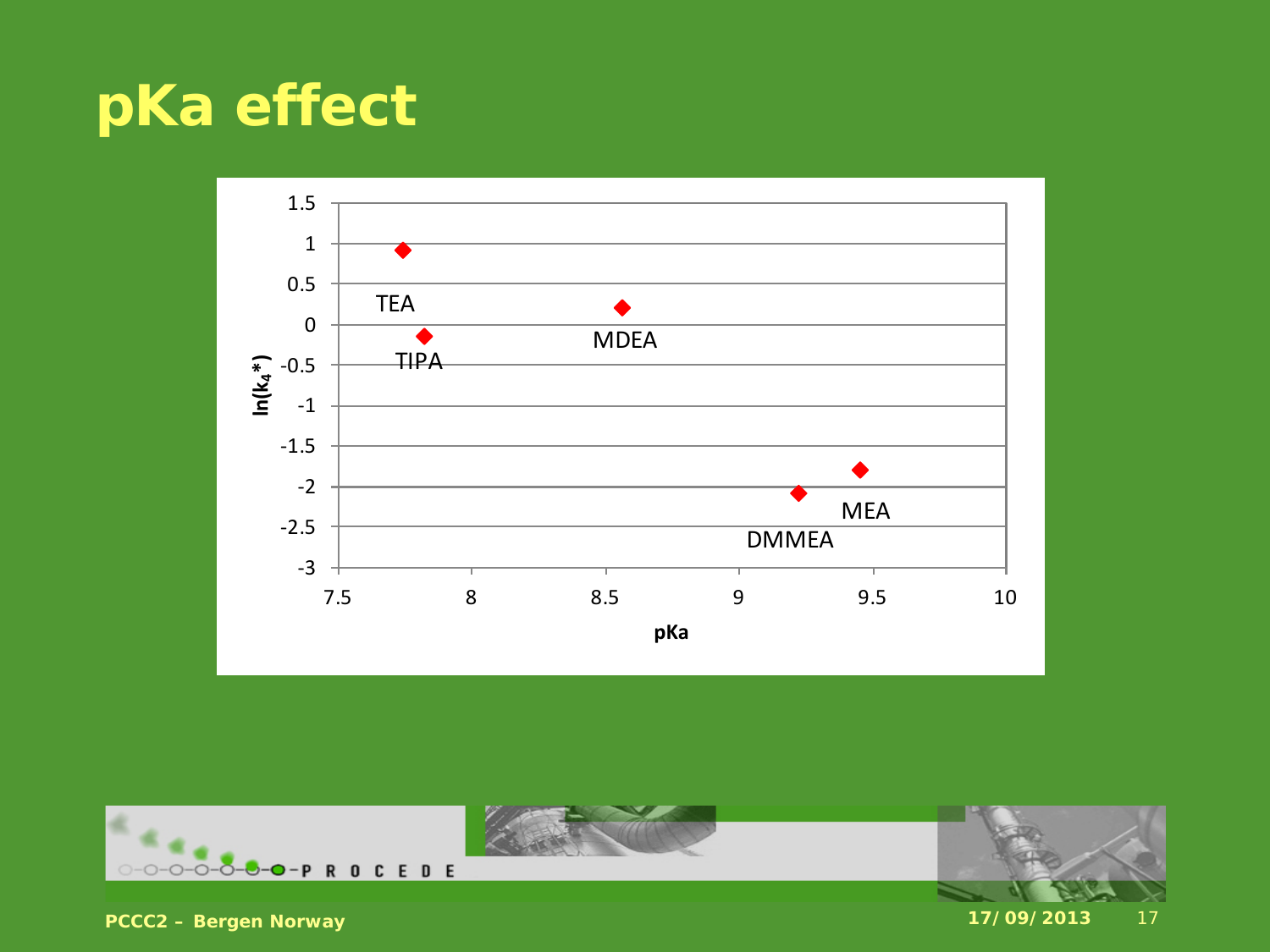![](_page_17_Figure_1.jpeg)

$$
k_4^* = 1.8 \cdot 10^5 \exp(-1.5 \cdot pKa) \quad [m^3kg^{-1}]
$$

![](_page_17_Picture_3.jpeg)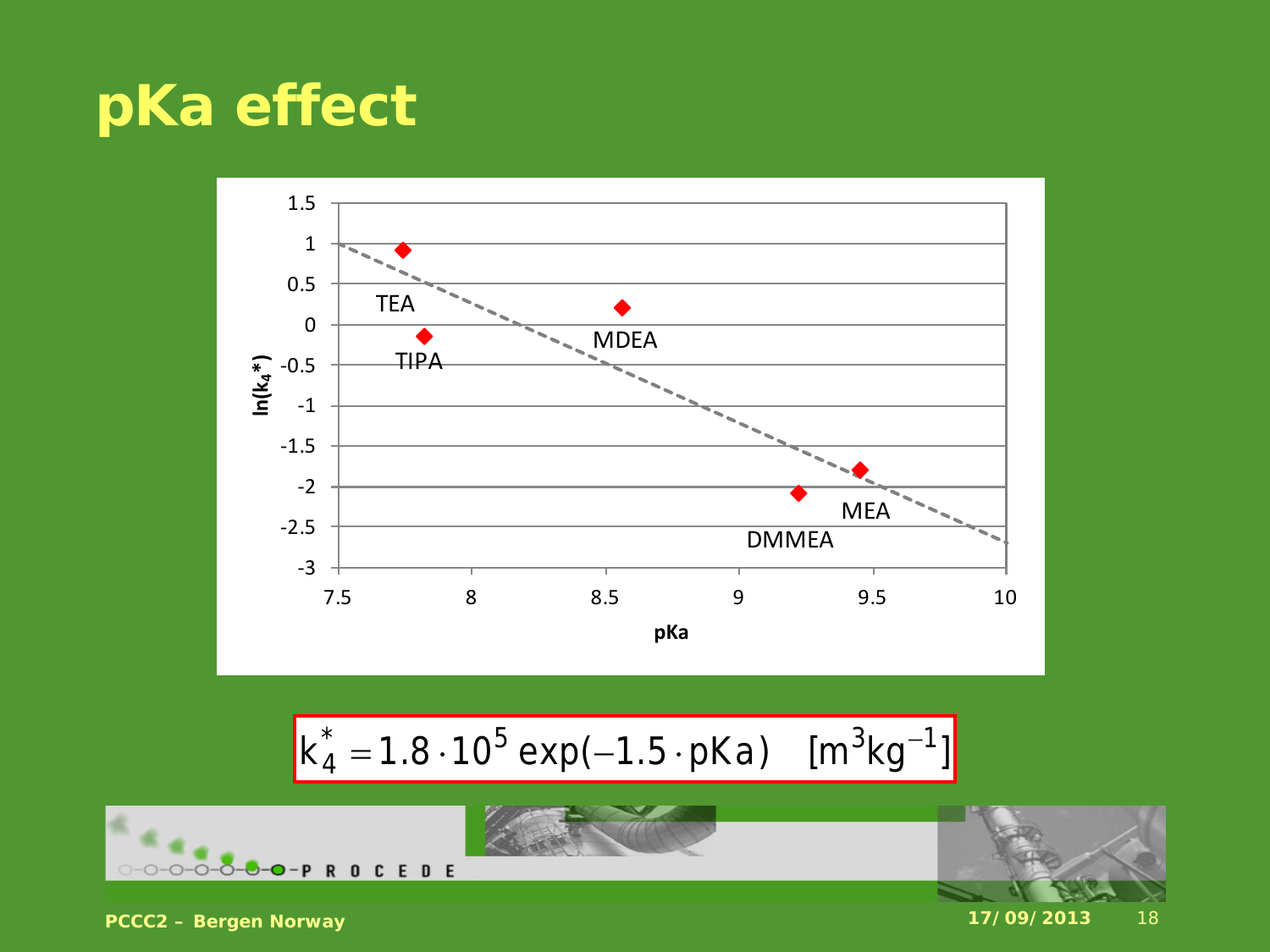![](_page_18_Figure_1.jpeg)

$$
k_{H2O}^{*} = \frac{6.7 \cdot 10^{-4} \exp(0.48 \cdot pKa) \cdot C_{Enzyme}}{1 + 1.8 \cdot 10^{5} \exp(-1.5 \cdot pKa) \cdot C_{Enzyme}}
$$

![](_page_18_Picture_3.jpeg)

![](_page_18_Picture_4.jpeg)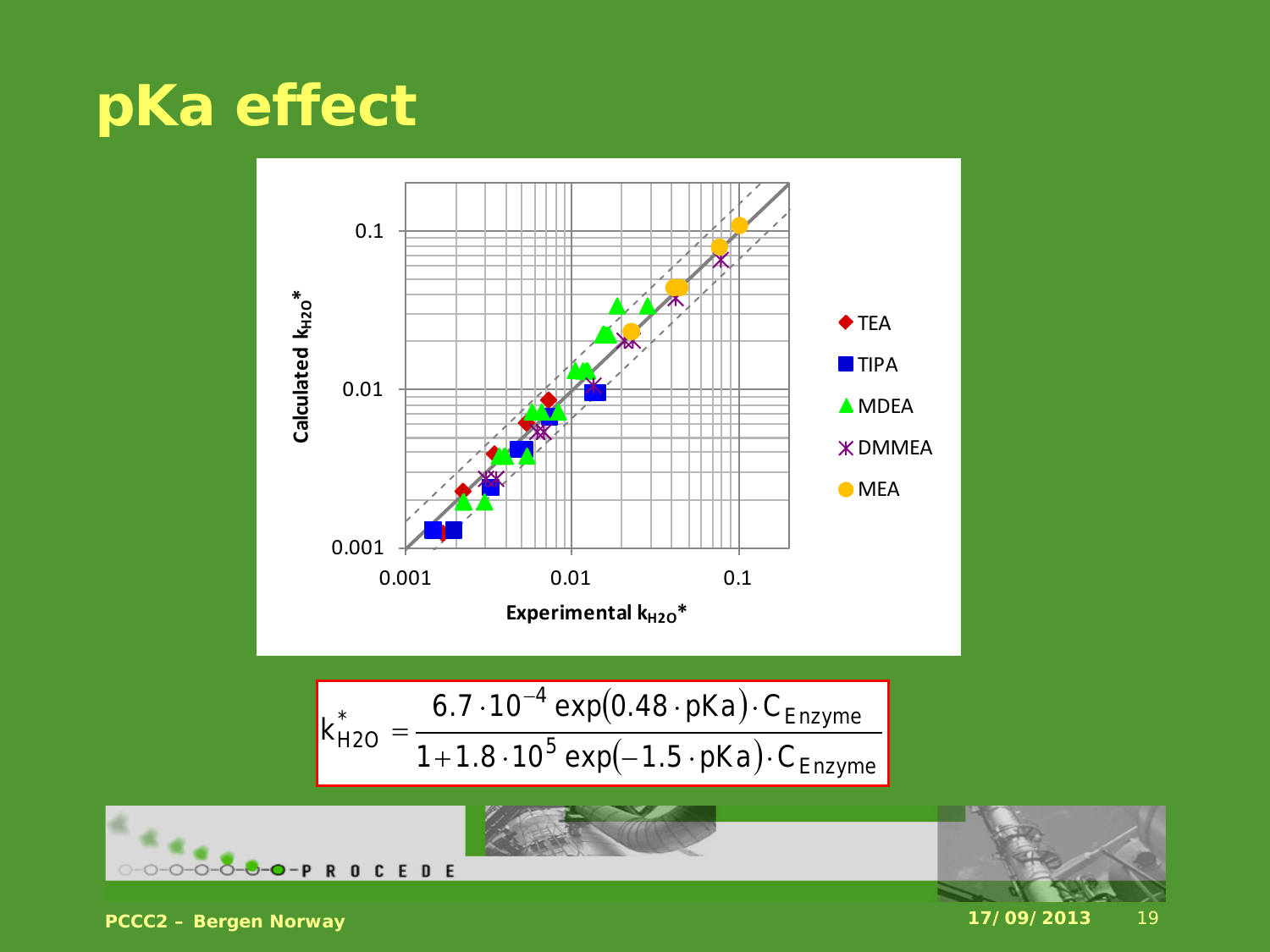# **Summarising**

- Carbonic Anhydrase enhances CO<sub>2</sub> absorption
- **Catalysed CO<sub>2</sub> absorption is:** 
	- Independent of amine concentration
	- First order in water
- $\Rightarrow$  CA catalyses the CO<sub>2</sub> hydration reaction
- **Enzymatic reaction rate constant:**

$$
k_{H2O}^* = \frac{k_3^* C_{Enzyme}}{1 + k_4^* C_{Enzyme}}
$$

- pKa of amine has large influence on  $k_{H2O}$ <sup>\*</sup>
	- The more basic the amine the faster the  $CO<sub>2</sub>$  hydration
	- The more basic the amine the faster the enzyme regeneration

![](_page_19_Picture_11.jpeg)

![](_page_19_Picture_12.jpeg)